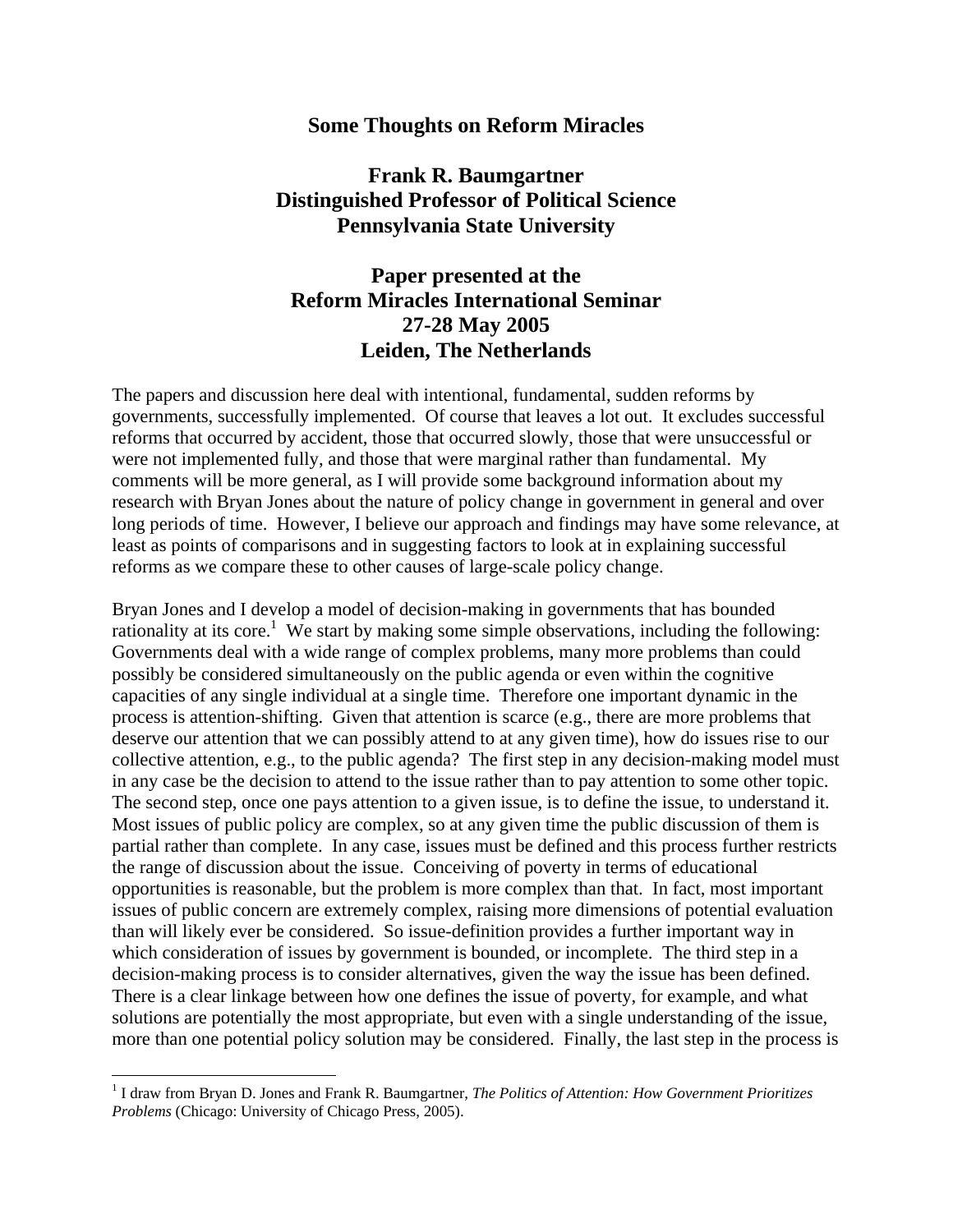to choose one or more policies from all those that are available and discussed. Figure 1 lays out our simplified process of decision-making in stages.

(Insert Figure 1 about here)

Figure 1 points to the idea that decision-making in government settings is much more complex than simply choosing among alternatives. In fact, this is only the last of four stages, each of which involves substantial uncertainty and incompleteness.

Given the multi-stage process that we lay out in Figure 1, how does policy unfold over time? The general idea of our model is that adjustments to policies will not be proportionate to changes in the environment, to the severity of the underlying social problems, for example. This is because all the possible alternative policies by definition are not being considered simultaneously. In the tree and branch structure that we have laid out in the stages of Figure 1, only a few alternatives are being considered, given that one has already reached the last stage of the process. For most issues most of the time, local equilibria hold. That is to say, for most issues most of the time, only a narrow range of policy options are entertained; policies maintain a heavy status-quo bias. Policy solutions that are appropriate for issue-definitions that were eliminated in a previous stage are never considered, for example.

What would make an issue rise again to the attention of political leaders? More importantly, what would make policymakers re-consider the ways in which they define the problem, the various policies that they consider as potentially relevant to the problem, and therefore possibly move from one policy to a dramatically different one? In sum, what would cause a reform? The analysis from Figure 1 suggests that something fundamental would require that attention be focused on the issue by higher level political leaders. Why would they focus on this issue rather than another issue? The scarcity of attention guarantees that this process will not be automatic or proportionate to the severity of the problem: Most issues most of the time receive no attention whatsoever from the political leadership. Something must push the issue to the attention of the political leadership, displacing other pressing issues, since attention is limited but the number of potential problems to discuss is virtually unlimited. This implies a process with some "friction."

What do we mean by friction? We mean simply that problems have to accumulate to a certain level of severity before the political system can be expected to respond to them. The threshold level of severity is not fixed, however, because it depends on the number of other issues simultaneously clamoring for attention. There is no reason to assume that all times in history will have the same number of problems competing for attention: In times of war or economic crisis, for example, public and government attention focuses so strongly on these issues that it is difficult for other concerns to get much attention from the political leadership (which does not mean that no policies get adopted within the regular functioning of policy subsystems, by the way; only that high-level political initiatives are rarer). So the threshold is not fixed, but there is definitely a threshold: below the threshold, "normal" politics of devolving authority to the competent and specialized authorities continues. No institutional reforms are enacted, no fundamental rethinking of the nature of the policy response to the issue occurs, and in general the status-quo policy is implemented with only marginal or small adjustments as required by changing circumstances. This is what takes place for most issues most of the time. We might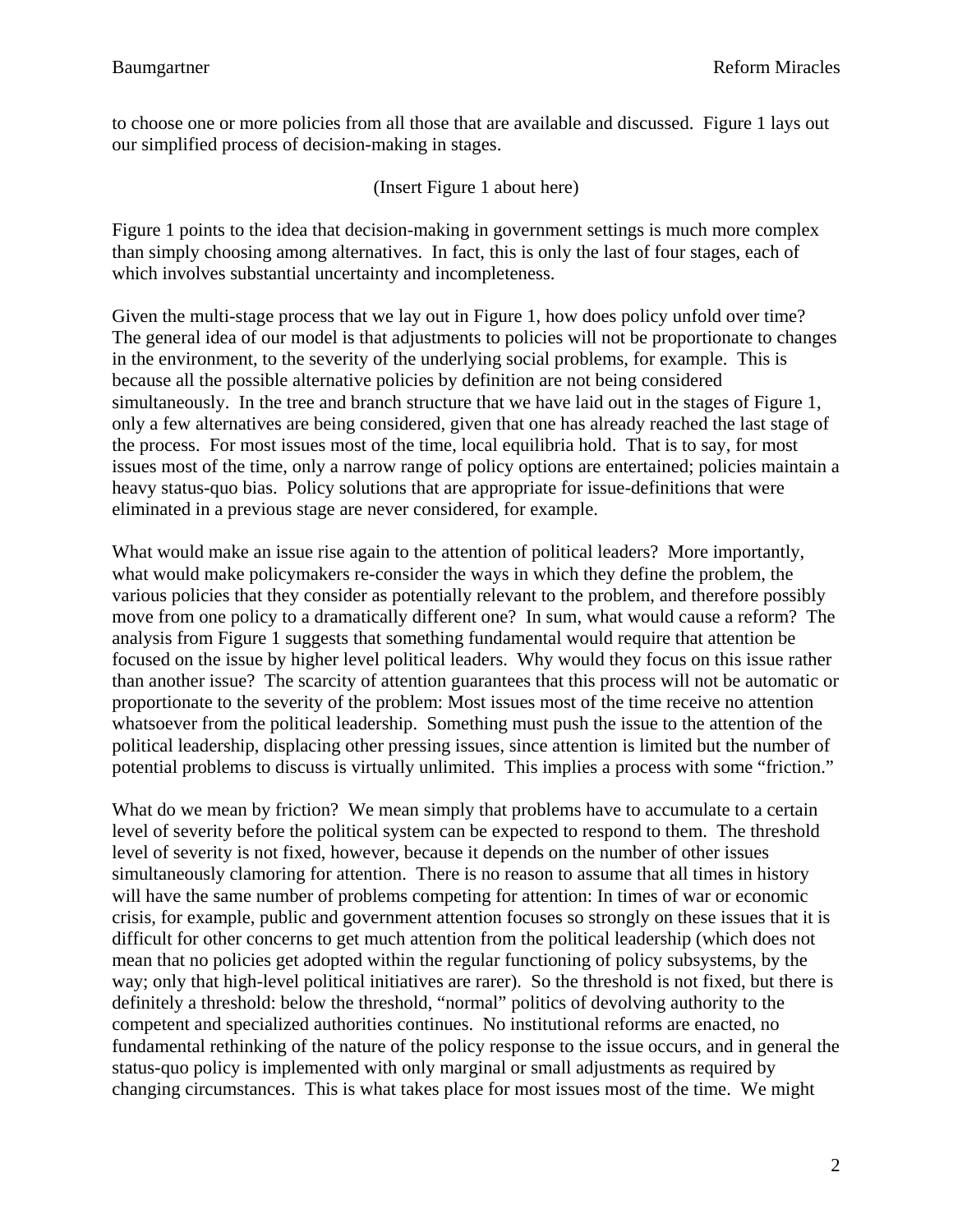call it "hyper-incrementalism" because it implies an inevitable under-reaction to changes in the environment. All the decision-making takes place in the last stage or two of Figure 1. No fundamental re-evaluations take place.

Above some level of friction, political leaders become interested in the problem. Why are they interested in this rather than in something else? Because it has risen in importance in the competition among potential objects of attention. This cannot be good for the status quo conception of the underlying nature of the problem. If policies were working well then there would be no reason to see the issue rise to the attention of political leaders. Almost by definition, public policy decision making involves adjustments to previous decisions already made; very few policies are made from a blank slate. Seen in this way, from the perspective of a political leader, the very fact that the issue is coming to their attention suggests that perhaps there were imperfections in the status quo policies, in the range of solutions that were considered, and even in the ways in which the problem was defined. Once a more fundamental, or complete, search through the problem space occurs, dramatically different policy solutions might well be considered (whereas previously they were not considered because decisions were only at the last level of the tree-and-branches in Figure 1, among competing solutions all implied by a certain definition of the issue). Now, there is no reason to assume that leaders will necessarily reject the previous ways of defining an issue, or reject a status quo policy orientation each time they consider it; they may well reconfirm the previous policy orientation. But in the perspective of Figure 1, without moving up the branches of the tree, it is virtually impossible to envision a dramatic policy change. Once debate centers around redefining the nature of the problem itself, then it is quite possible that dramatically different policy solutions will be considered and adopted. In sum, after some threshold is reached, the possibility is much stronger that dramatic policy changes may be adopted. These would be disjoint because of the stages that we lay out in Figure 1. While most policies most of the time are made without reconsidering such fundamentals as how the underlying problem is understood, and therefore are limited to marginal adjustments to existing policies, occasionally there may be much more fundamental re-thinking of entire policy paradigms, and at least the possibility that new policies dramatically different from existing ones will be adopted.

If one considers the simple question of how much would a policy output be expected to change for one unit of change in policy inputs (some measure of the severity of the underlying social problem the policy is designed to affect, for example), a fully rational policy response would generate perfect proportionality between changes in inputs and changes in outputs. If there was some set of fixed decision costs, there would be a lag, or a fixed threshold, below which the smallest changes in inputs might lead to no response, but above which the size of the policy response would be proportionate to the size of the change in the social inputs to government. In our model, we expect something quite different: an under-response to changes below some threshold, then an over-response. Figure 2 summarizes this set of expectations.

#### (Insert Figure 2 about here)

Figure 2 shows a hypothetical proportionate response (the solid line moving up from the origin), a proportionate response with fixed costs (the dotted line moving up in a straight line, but with no response to small changes in inputs), and a disproportionate response curve. This curve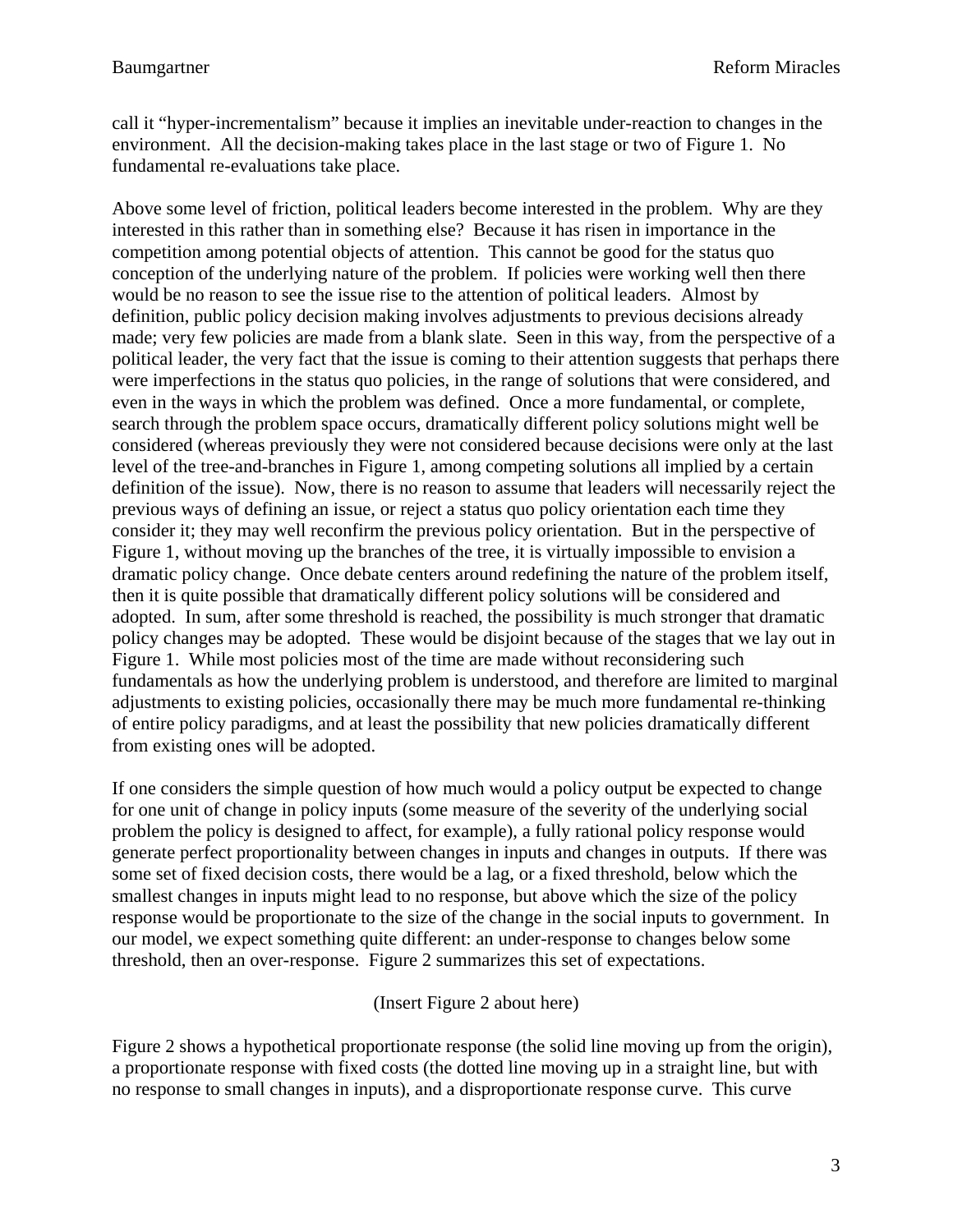shows virtually no response below a certain level of change in the inputs, then a rapidly increasing response until the size of the response is much greater than the degree of change in the inputs that may have caused it. The figure is for illustrative purposes and summarizes how we expect a friction model of decision-making which takes seriously the scarcity of attention would operate.

What would happen if for the sake of simulation we transformed input series in the manner suggested by Figure 2? Let's say a political system dealt with a random series of changes in inputs (as would be expected if there are thousands of different underlying processes affecting government, for example, each of which evolving independently of the others); what would the outputs look like? If any linear transformation were applied to a series of random inputs, we would see a similarly random output series. If the distribution of changes in the severity of problems was shaped Normally, then the distribution of changes in public policy in reaction to these changes would also be shaped Normally. Any fixed decision costs might move the response up or down by a fixed amount, but the shape of the distribution would remain the same. What about the case of the disproportionate response function that we propose? In this case, if we take the same Normal distribution of changes in social inputs, but transform the series by under-reacting to small changes and over-reacting to large changes, then the shape of the distribution of changes in policy outputs no longer will look Normal. It will have more cases in the central peak, fewer cases in the moderate "shoulders" of the distribution, and more cases in the extreme tails. Statistically it will have a high kurtosis value (kurtosis being the statistical measure of the "peakedness" of a distribution; Normal distributions have a kurtosis value of 3). The more the friction imposed by the decision-making procedures, the higher the kurtosis value of the distribution of changes in policy outcomes over time. The greater the friction, in sum, the greater the "peakedness" of the resulting distribution. In cases where only a small amount of friction is apparent, the distribution of changes in outputs across time would look quite similar to a Normal curve; only where the disproportionate friction of the type we describe here is substantial will one observe substantial transformation in the output series. When we look at real distributions, this is in fact what we observe.

Figure 3 shows the distribution of budgetary changes across approximately 60 categories of spending for about 50 years of the US federal government.

(Insert Figure 3 about here)

The US government clearly responds disproportionately to changes in social inputs. In our book we go through many examples of different indicators including laws, hearings, media coverage, even the size of the entire government on an annual basis back to 1800. All these distributions of annual change show the distinctive shape which is so obvious in Figure 3, though different distributions show it to differing degrees.

What has this got to do with fundamental, sudden, and intentional policy reforms: the reform miracles that we are here to discuss?

First, our empirical evidence from a very large study of US policy processes suggests that fundamental changes are more common than one might expect. In fact, the system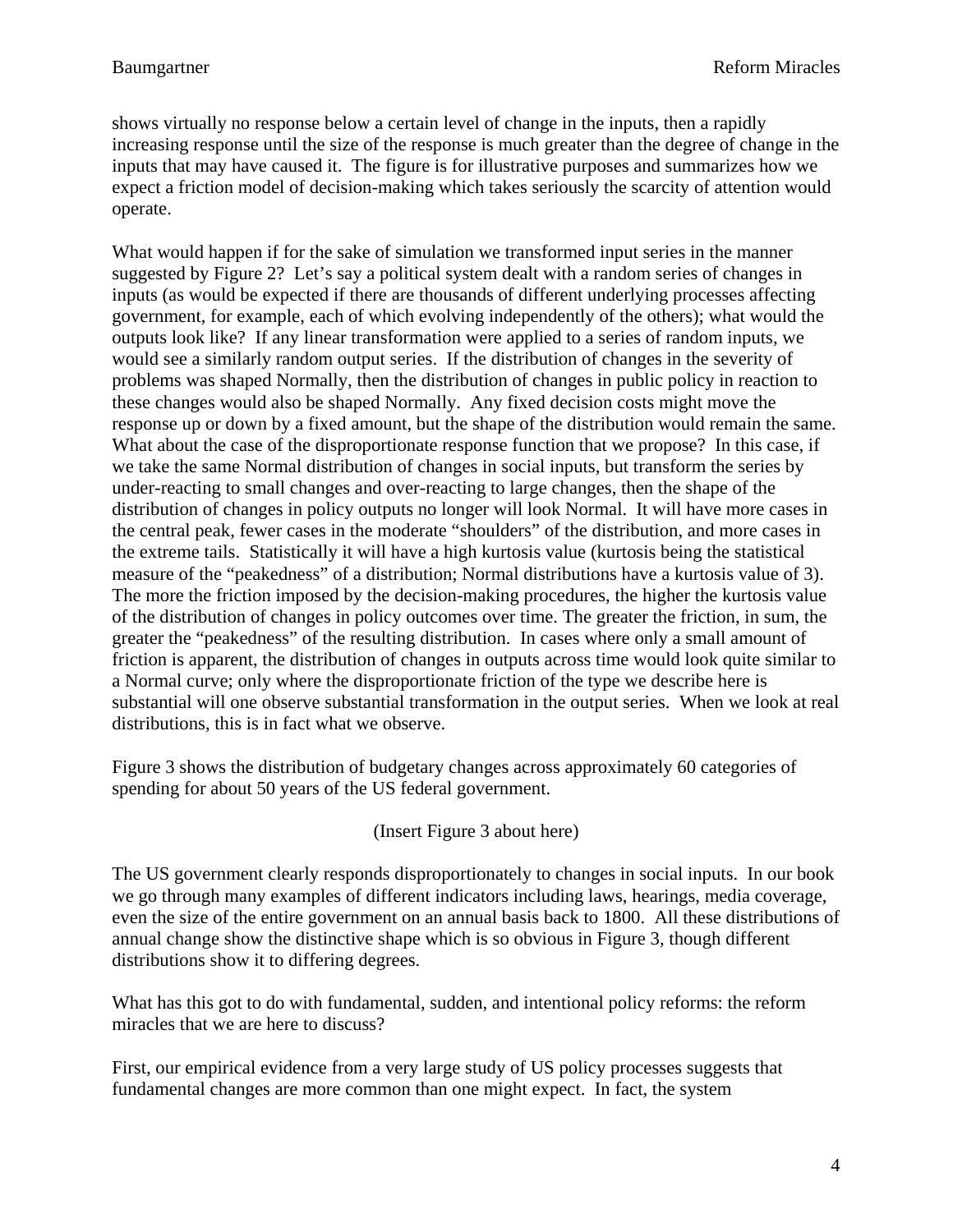simultaneously shows a strong adherence to the status quo at the same time as it generates tremendous numbers of policy punctuations, or changes that are far out in the tails of the distribution. So we can see that hyper-incrementalism or an extreme allegiance to the status quo coexists with dramatic change, across the entire system.

Second, where does this distribution come from? After all, it makes clear that the same process simultaneously produces both stability and lurching. It avoids proportionality. It induces overand under-reactions. We think this comes from cognitive limitations and agenda-setting dynamics that create a friction model of policy change. A friction model allows us to understand the status-quo bias that is so obvious in politics with respect to the same features that also make the dramatic policy changes so important as well. In fact a single process creates both parts of the distribution. Not only is there no contradiction between them, but in fact the process that creates the hyper-incrementalism (cognitive limits, bounded search, organizational mandates and missions…) also renders inevitable that occasionally such a process will have to be disrupted by major reforms. These two factors have some relevance for the study of reform miracles, which are after all not the same thing as a simple large budget changes. In any case, our study gives some suggestions of things to consider:

First, was change over-due? That is, was there substantial concern about the underlying problem for a long time, with no action? Or, to the contrary, did the reform quickly and seamlessly follow from some exogenous environmental change? If the friction model is correct, then we would expect substantial reforms to come about only after pressures have accumulated through a substantial period of time during which evidence mounts that changes in policy direction are needed, but these are substantially resisted by those interested in preserving the status quo. The greater the "friction" the greater the size of the resulting reform, once it comes about. The "cause" of the reform is often said to be related to some quantitative indicator, but in our research when we look at such indicators across long periods of time we find that the policy response to them is variable: sometimes there is no response, sometimes a very strong one. This seems part of the general process explained by what we describe: limited attention.

Did the reform call into question underlying understandings of the nature of the problem or of the design of solutions? It could be that this is defined into the definition of what a reform means for the purpose of this study, since the object of the project deals with "fundamental" reforms. However, if the friction model is correct then a bounded rationality model would imply that people or organizations do not update their understandings of the importance of a given problem, of the characteristics that define the problem, or reconsider the full range of available solutions to the problem until they are forced by some substantial pressure to devote renewed attention to the issue. Our model of cognitive process includes several steps as laid out in Figure 1. These could be reviewed empirically to understand the nature of the policy reforms enacted. Do reforms correspond to periods of greater attention to the issue? Do they result from changes in consensus definitions of the nature of the problem? Or do they result from simple demonstrations that, with constant importance of the problem and constant problem-definition, a new solution has been demonstrated to be superior to an old one?

One useful variable to keep in mind may be the degree of technical complexity of the reforms being undertaken. If all are quite large then it could be possible to treat this as a constant,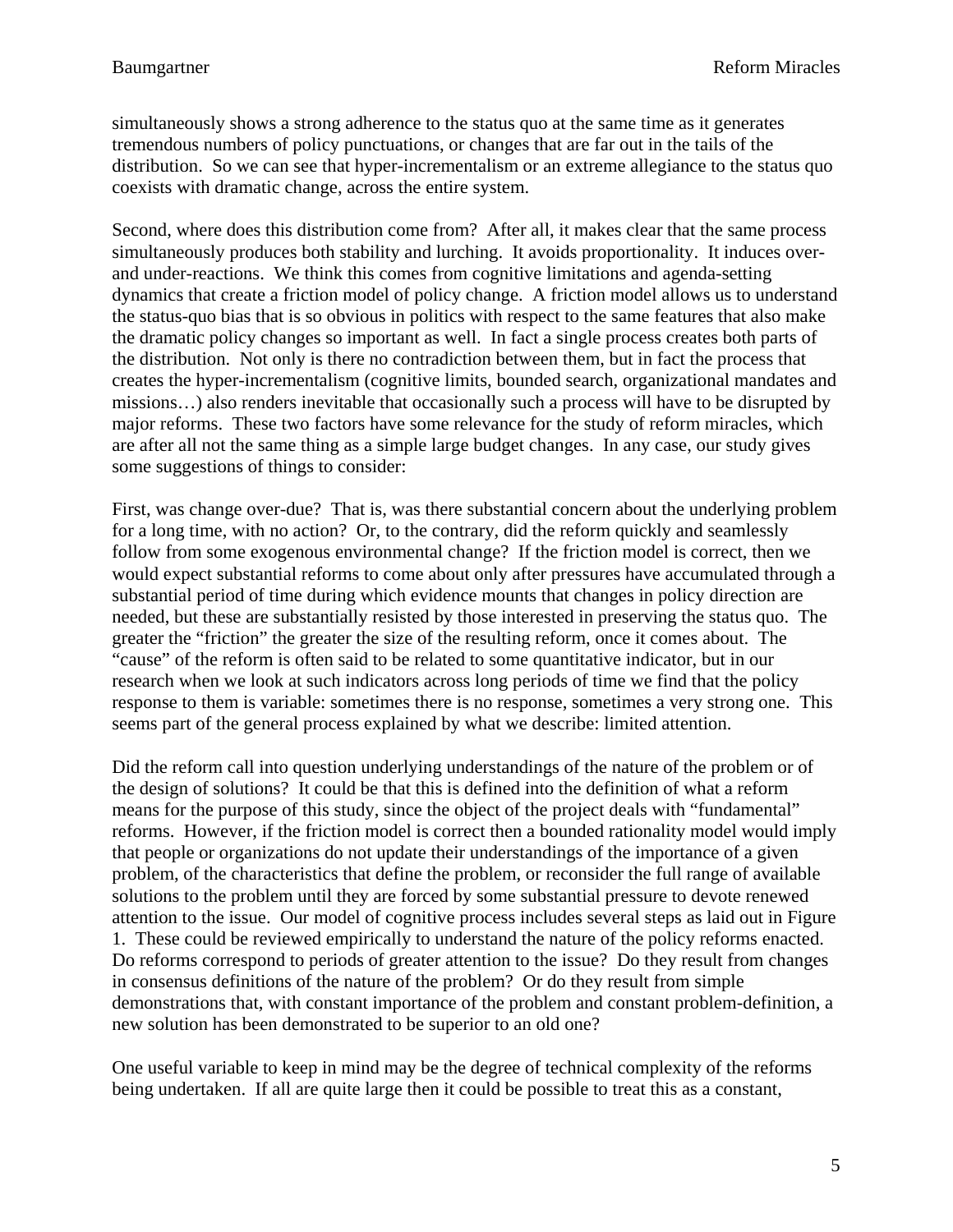assuming that large reforms are always substantially complex and multidimensional. But of course simple reforms with more predictable consequences may be easier to manage and implement than more complex ones. Our theory of bounded rationality focuses exclusively on complex issues. Simpler matters may be made with more proportionate response. However, for the class of policy reforms that one may study dealing with most issues in government, it is possible that there may be no substantial variation in the technical complexity of the issues: typically, there is great complexity. (Note that the complexity of the underlying subject matter scientific research as opposed to health care availability—is not the question here. I refer to the complexity of the dimensional structure of the issue. Poverty policy is not technical in the same way as nuclear weapons policy, but it may be more complex.)

Finally, our multi-stage model would suggest that there is an agenda-dynamics process associated with the reforms. That is, the first step in the process is essentially this question: Why pay attention to health care, if immigration matters are more pressing? That is, the level of attention to the broad topic, to the entire issue-domain, should matter. In periods of extensive concern with the general domain, more fundamental rethinking of how to define the problems may be more common. After all, with scarcity of attention, deciding to pay attention to this topic means there must be serious underlying problems; otherwise one would be paying attention to something else that was more serious. Thus, working through the stages in Figure 1, we would expect these reforms to be more common during such periods, or following them. This multistage model implies that when attention does focus on a new issue, fundamental rather than marginal adjustments may come; these are justified by some extent by the very fact that the issue has emerged. Theoretically these fundamental reforms should not occur without renewed attention to the issue and some dissatisfaction that the previous problem definition had somehow missed out on elements of the issue that were in fact too important to ignore.

Let me close with one caveat about chronologies. The stages in Figure 1 are meant to be heuristic. That is, while one must be paying attention to immigration before a problem definition relating to immigration is relevant, the actual order in which policymakers make these decisions can often be overlapping, confused, or even backward. That is because those who seek to promote new issue-definitions, for example, may know that this can only occur if they heighten awareness of the underlying issue. So the stages that we lay out in Figure 1 are meant to clarify the conceptually distinct processes that logically can be separated; they are not meant to be empirical descriptions of how the process necessarily works. In the real world, these stages almost certainly overlap.

Fundamental, sudden, purposeful policy reforms are one cause of dramatic policy change. In this short note I've tried to give some possible points of comparison with a broader study of dramatic policy change in general. The general ideas of attention-scarcity, bounded rationality, and the multi-stage process of decision-making leading to disproportionate policy responses may hopefully include some useful insights.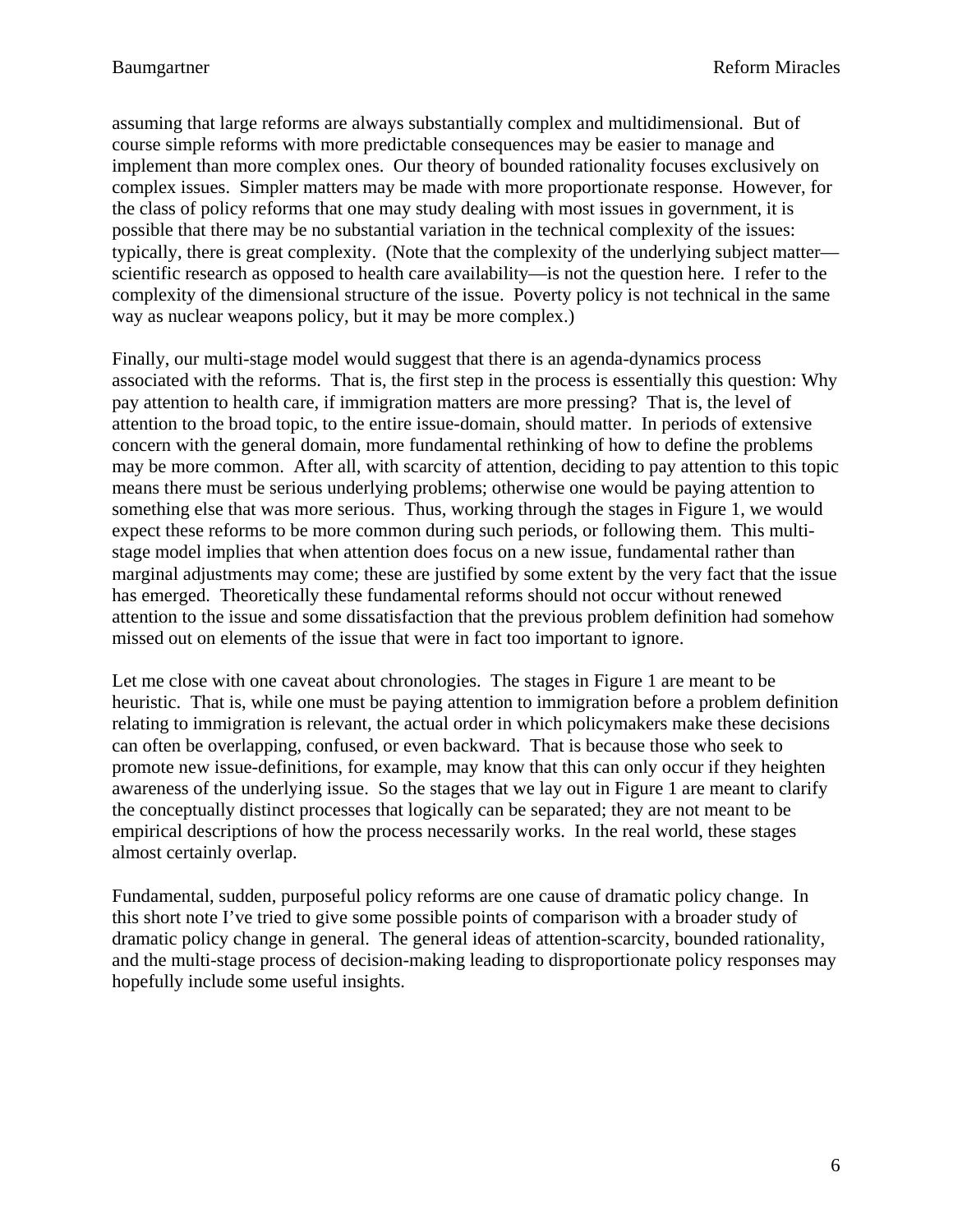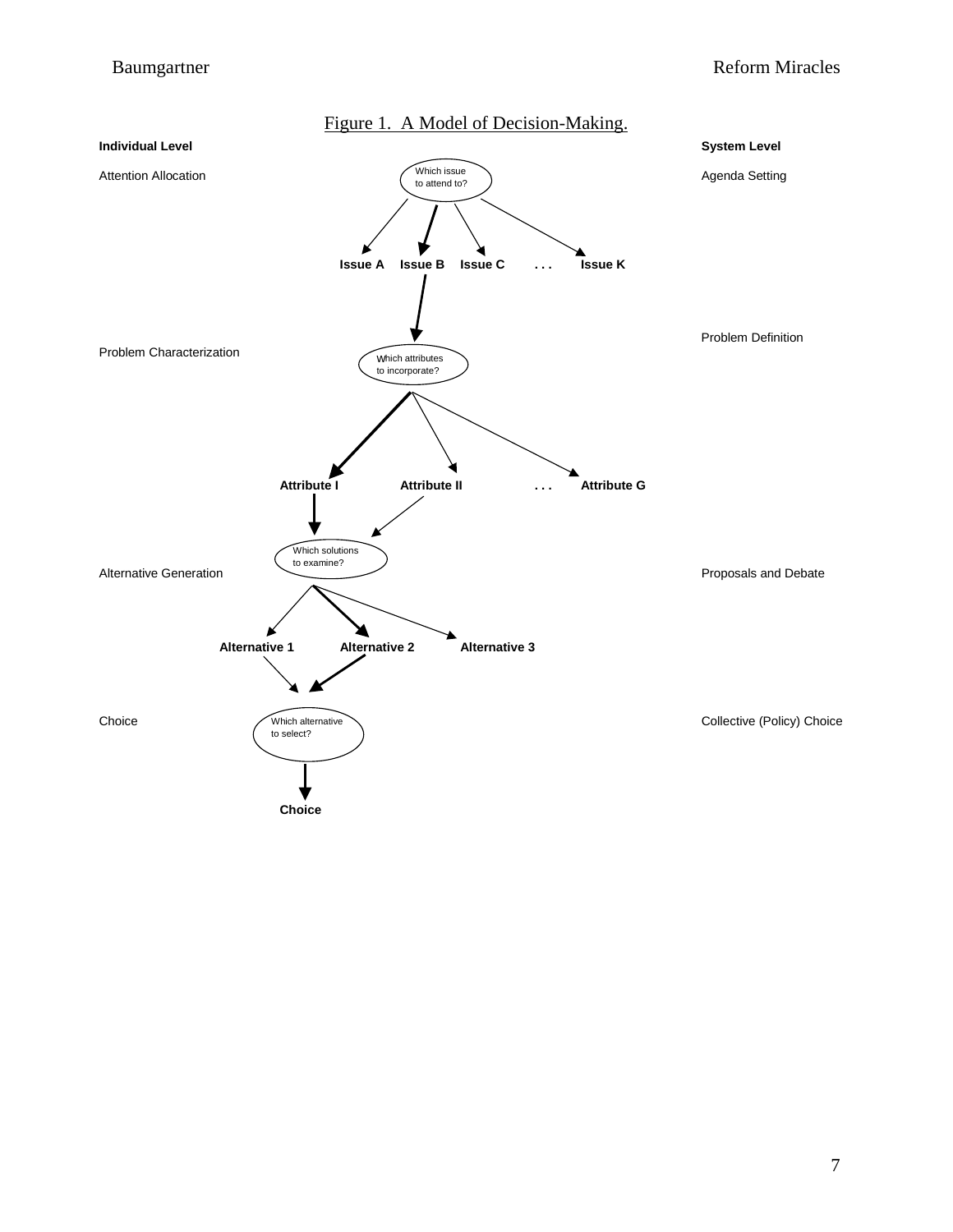